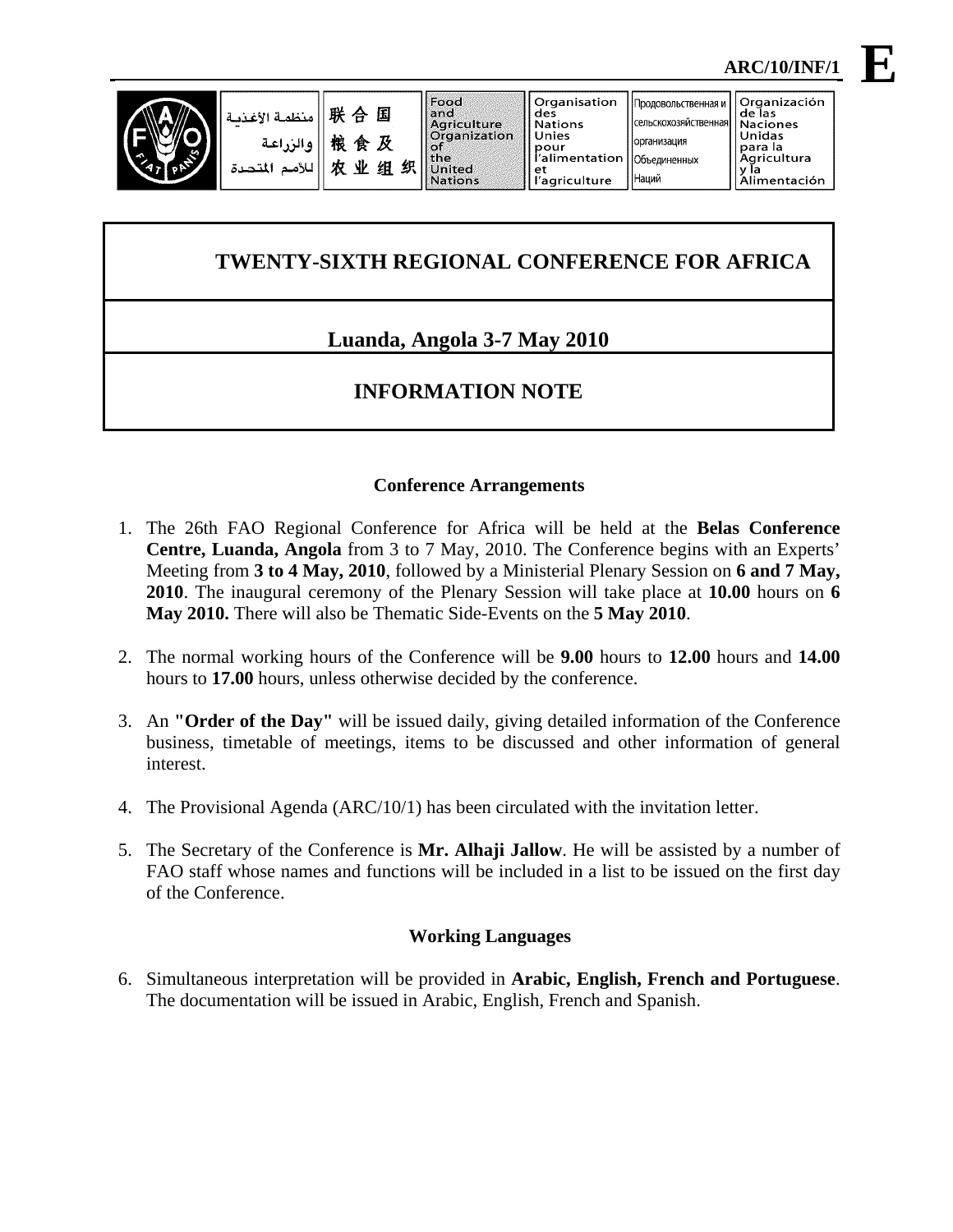### **Press Liaison and Information**

- 7. For the duration of the Conference, an FAO Information Officer, assisted by a Press Officer of the Government of the Republic of Angola, will maintain contacts with the press and be responsible for matters concerning information to the public.
- 8. Foreign journalists requiring accreditation should contact the Government Liaison Officer as soon as possible for accreditation arrangements. Journalists based in Angola will be provided with accreditation by the National Organizing Committee. An accreditation desk will be in place for this purpose at the Conference venue

### **Documentation**

9. The working documents will be sent to all governments and invited organizations before the start of the Conference. Documents drafted during the Conference will be available at the documents distribution desk, within the Conference Complex. The desk will also deliver mail and messages and deal with general inquiries.

#### **Draft recommendations and amendments**

10. Delegates who wish to submit draft recommendations or other documents requiring a decision by the Conference are requested to hand their texts in French or English to the Conference Secretary, if possible, in three printed copies. Delegates wishing to circulate other written material related to the Agenda of the Conference are requested to deliver 15 copies in Arabic, 30 copies in English and French, and 5 copies in Spanish to the Secretariat for distribution.

### **Advance Communications of Text of Speeches and Statements**

11. When prepared speeches or statements are to be made, it would help the Secretariat and ensure accuracy in interpretation, if the typed copies of the texts were handed to the Secretariat of the Conference beforehand.

#### **Correspondence**

12. All correspondence concerning the 26th Regional Conference should be addressed to:

# **The Conference Secretary**

Mr. Alhaji Jallow FAO Regional Office for Africa, P.O. Box 1628, Accra, Ghana Fax: (233-21) 7010943 / 7010944 Tel: (233-21) 7010930 / 675000 Ext. 3193 Mobile: (233) 244331746 E-mail: Alhaji.Jallow@fao.org

And copied to

**Olinda Sobrinho**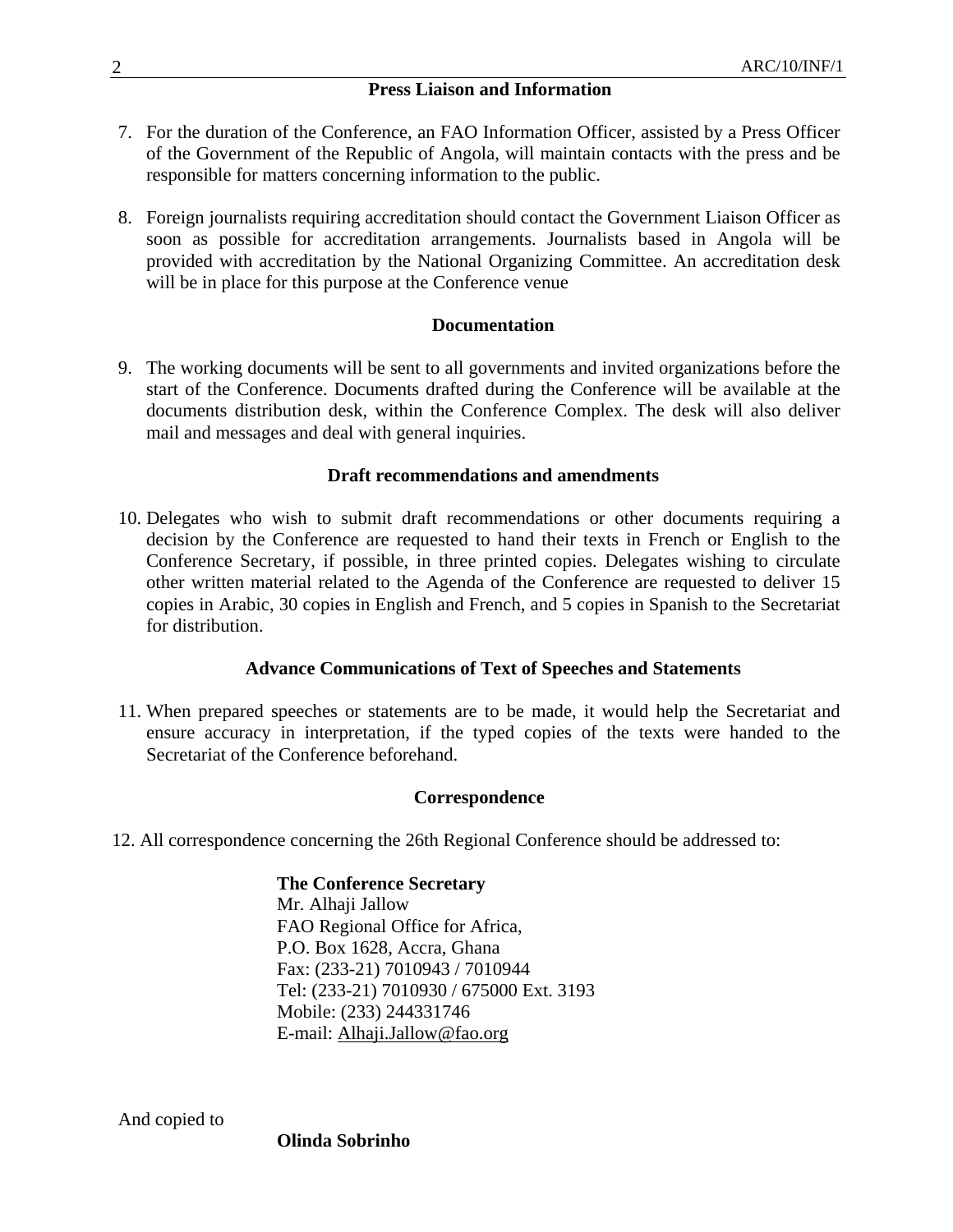Head, Department of International Organizations Ministry of Agriculture Comandante Gika Street, P.O. Box 507 Luanda, Angola Tel : (244) 2 222 324221 Fax : (244) 2 222 320553 Mobile : (244) 924 433368 E- mail : olygracy@yahoo.com

During the Conference, the address of the Secretariat is:

Mr. Alhaji Jallow Conference Secretary 26th FAO Regional Conference for Africa Belas Hotel Conference Centre Tel: (233) 244 - 331746 Fax: Email: Alhaji.Jallow@fao.org

or

Mr. Mamoudou Diallo FAO Representative in Angola FAO Representation in Angola Ministry of Agriculture and Rural Development 5th floor Largo Antonio Jacinto (Ex. Largo dos Ministerios), Luanda, B.P. 1335, Luanda, Angola Tel: +244 912206768 Fax: +244 2 22328710 Email: FAO-AO@fao.org

#### **Conference Venue**

**13.** The **Belas Conference Centre** is situated on the outskirts of Luanda and close to many listed hotels.

#### **Formalities for entry into the Republic of Angola**

- 14. All visitors to Angola must hold valid passports. **Visas are required by all nationalities,**  and visitors to Angola should obtain these beforehand at the appropriate Angolan diplomatic or consular offices abroad. **UN Laissez-Passer holders are also required to obtain visas. Residents of countries where there is no Angolan diplomatic or consular office and requiring assistance with visa arrangements should forward their names to Government Liaison Officer (see Para. 12 above).**
- 15. Travellers arriving in Angola from infected areas would require a valid international certificate of vaccination against Yellow Fever. The Yellow Fever vaccination card is a mandatory requirement for travellers to Angola.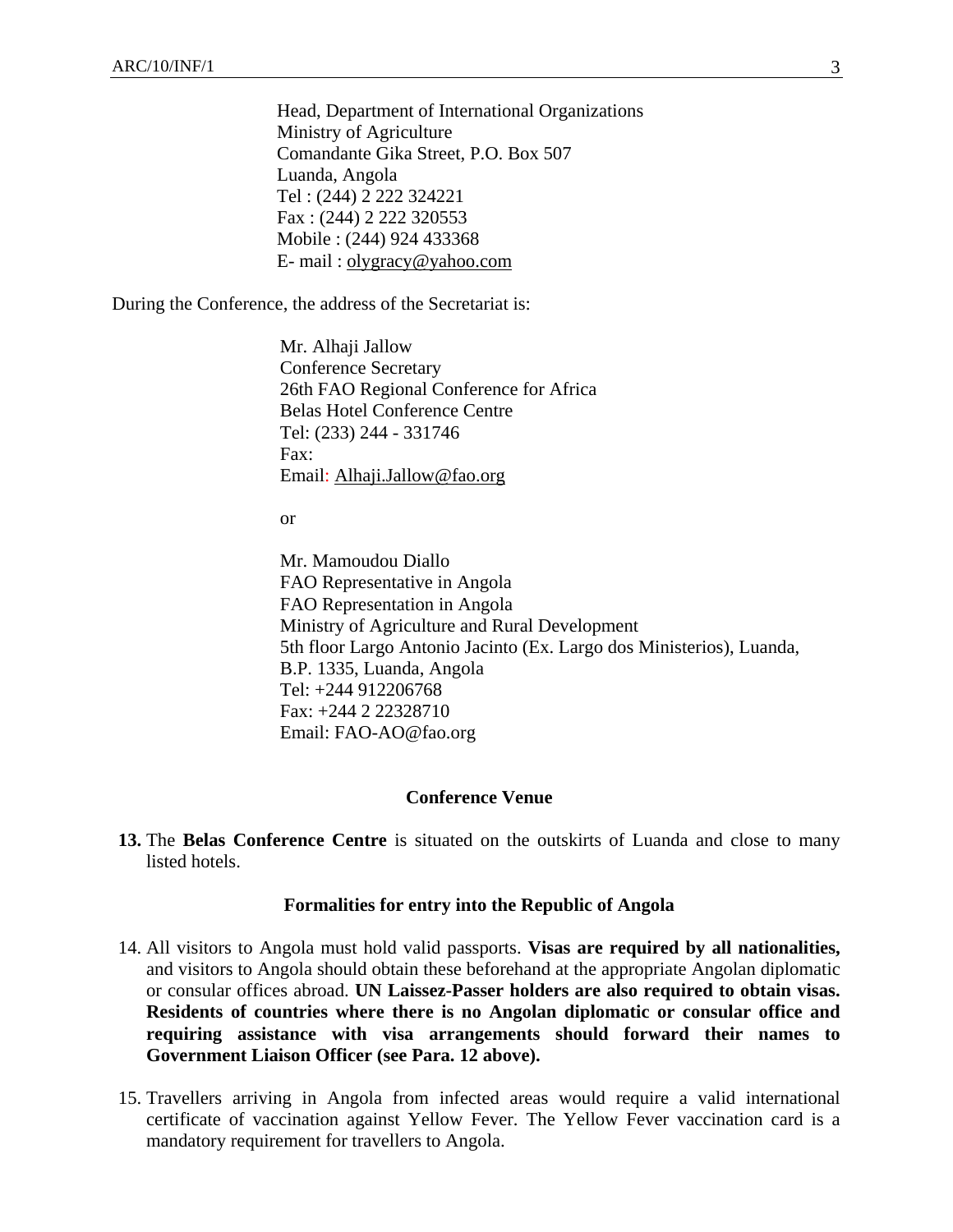#### **Arrangements at the Airport**

- 16. Participants are advised to provide advance notice, at least **3 weeks** prior to arrival, of the name of carrier, flight number, time of arrival and other related information to the Government Liaison Officer in Angola. This will ensure that they are properly met on arrival at the **4 de Fevereiro International Airport of Luanda** (Luanda International Airport**).** Participants are advised to mark their luggage clearly in order to facilitate identification. No airport tax is required either on arrival or at departure. Note that there are no regular taxis in Luanda and therefore if arrangements are not made in advance to be picked from the airport to the conference centre or hotel you may experience problems.
- 17. The authorities of Angola will make special arrangements for participants on their arrival (setting an Information Desk at the arrival terminal), to assist them with formalities regarding immigration, visas, customs, collection of luggage, and to provide participants with transport to their respective hotels. Similar arrangements will be made at the end of the Conference.
- 18. All conference participants are advised to finalize, at an early date, their return travel arrangements. Immediately on arrival in Angola, participants should contact the Travel Desk at the Conference premises for special internal visits and for the reconfirmation of their departure date and time.

#### **Foreign exchange and banking, communication facilities, and travel/tourist office**

- 19. There is no restriction on the amount or kind of foreign currency which may be imported to Angola. However, declaration to the customs on arrival is obligatory. It is prohibited to export (carry out) the local currency when leaving the country. The banks and FOREX bureaus will provide the necessary information on exchange rates. Information on where to change foreign currency into local currency will be provided to participants during the conference. The monetary unit is the Angolan Kwanza (AOA). At the time of going to press, the exchange rate is approximately 90 AOA to 1 United States Dollar. Credit cards and travellers cheques are not widely used in Angola, and therefore conference delegates planning to use these forms of payment may face problems. United States dollars are widely used, especially in Luanda, and can be used to pay hotel bills, meals at restaurants and make purchases in some shops.
- 20. Postal, telephone and facsimile services will be available at the Conference premises as well as at the Travel and Tourist Information Desk.

### **Medical and Health Services**

21. Medical and first aid services will be available at the conference premises. Medical services could also be provided by hotels.

#### **Hotel accommodation**

22. Requests for hotel reservations should be made on the printed form appearing in Appendix A as soon as possible, by sending the original to the Government Liaison Officer in Luanda,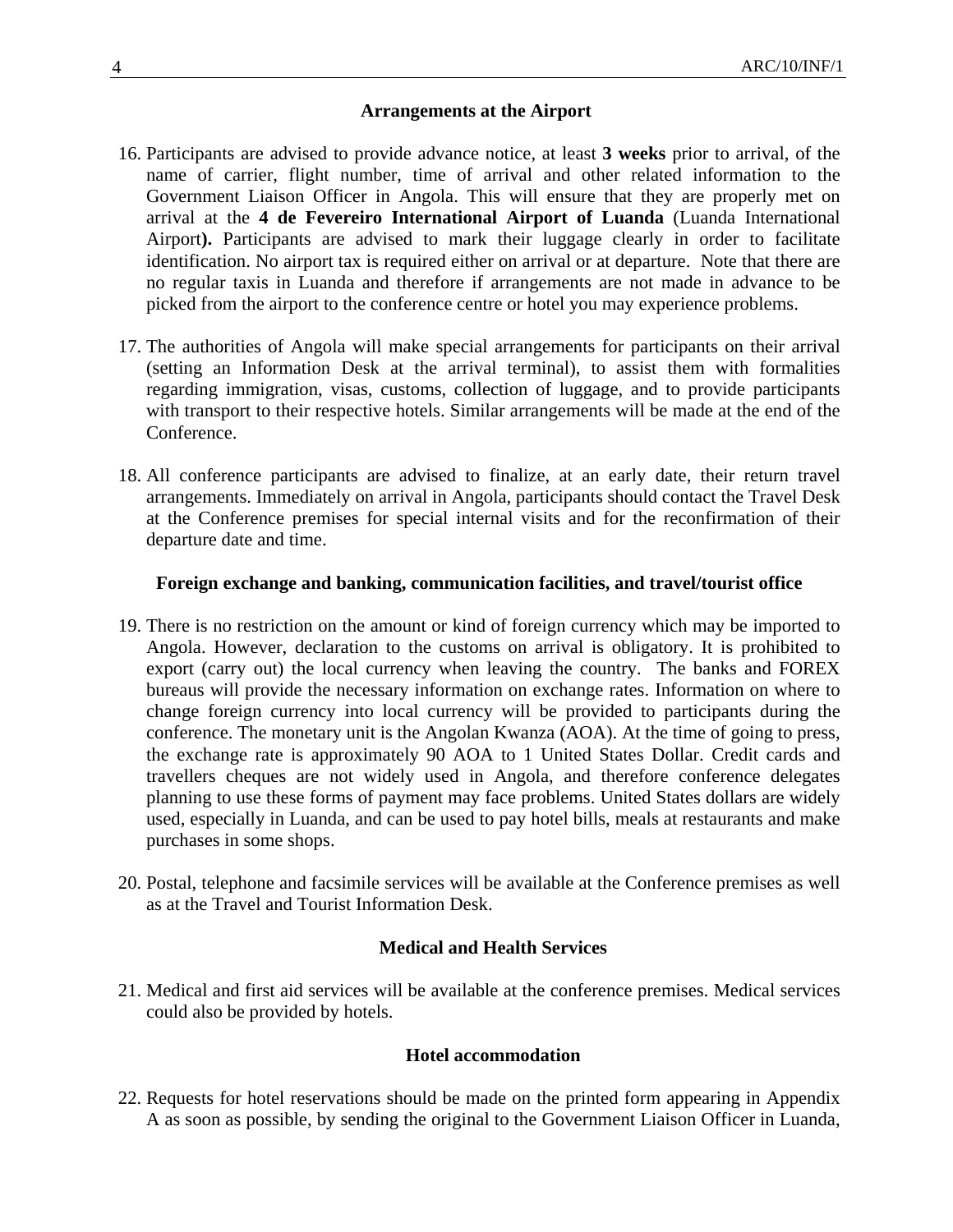Angola and a copy to the Conference Secretary in Accra (see paragraph 12 above), not later than 23 April, 2010.

23. Accommodation will be available for participants and their families at the hotels listed in Appendix B, where special group rates have been negotiated for Conference participants. **It is advisable that participants stay at any one of the hotels indicated in Appendix B**. At check-in, and as customary, the hotels may require guests to present a credit card or to make cash advance payment. Please note that participants are required to settle their own hotel bills on departure, including meals, bar, tips, telephone, laundry, etc.

#### **Registration**

24. All delegates and observers are requested to register at the Belas Conference Centre, soon after arrival, so that they can be provided with identification tags. The registration desk will be open on **Saturday 1 May, 2010 from 10.00 hours to 19.00 hours**. The Conference secretariat will issue a Provisional List of Participants on the first day of the Conference. The Secretariat should be notified of any corrections or additions to this list. Only registered participants will be issued special badges, which will permit them to enter the Conference meeting venues.

#### **Security issues**

25. Security will be provided for the Conference participants at the Belas Conference Centre. However, as in all other major cities and countries, there are certain security considerations that people need to be aware and take cognisance of. It is advisable for everyone to be vigilant at all times and stay alert, especially while walking, driving or standing at the traffic lights, off ramps or at intersections. One should always be aware of one's surroundings, whether leaving the Conference area, the hotel or shopping areas. While driving in a car, items such as handbags, briefcases, purses or cell phones should not be placed in the front passenger seat or anywhere in the vehicle where they are in full view of anyone outside the car. Always ask for information (such as direction for where you would like to go) from the hotel, the Conference Secretariat Office or clearly defined information offices.

#### **Altitude**

26. Luanda is located at latitude 8° 50' south of the equator and is at sea level.

#### **Weather**

27. The dry season in Angola lasts from May through October and the average temperature in Luanda in May is 26 degrees Celsius**.**

#### **Time Zone**

28. The country is on GMT + 1 Time Zone (One hour ahead of GMT).

#### **Voltage**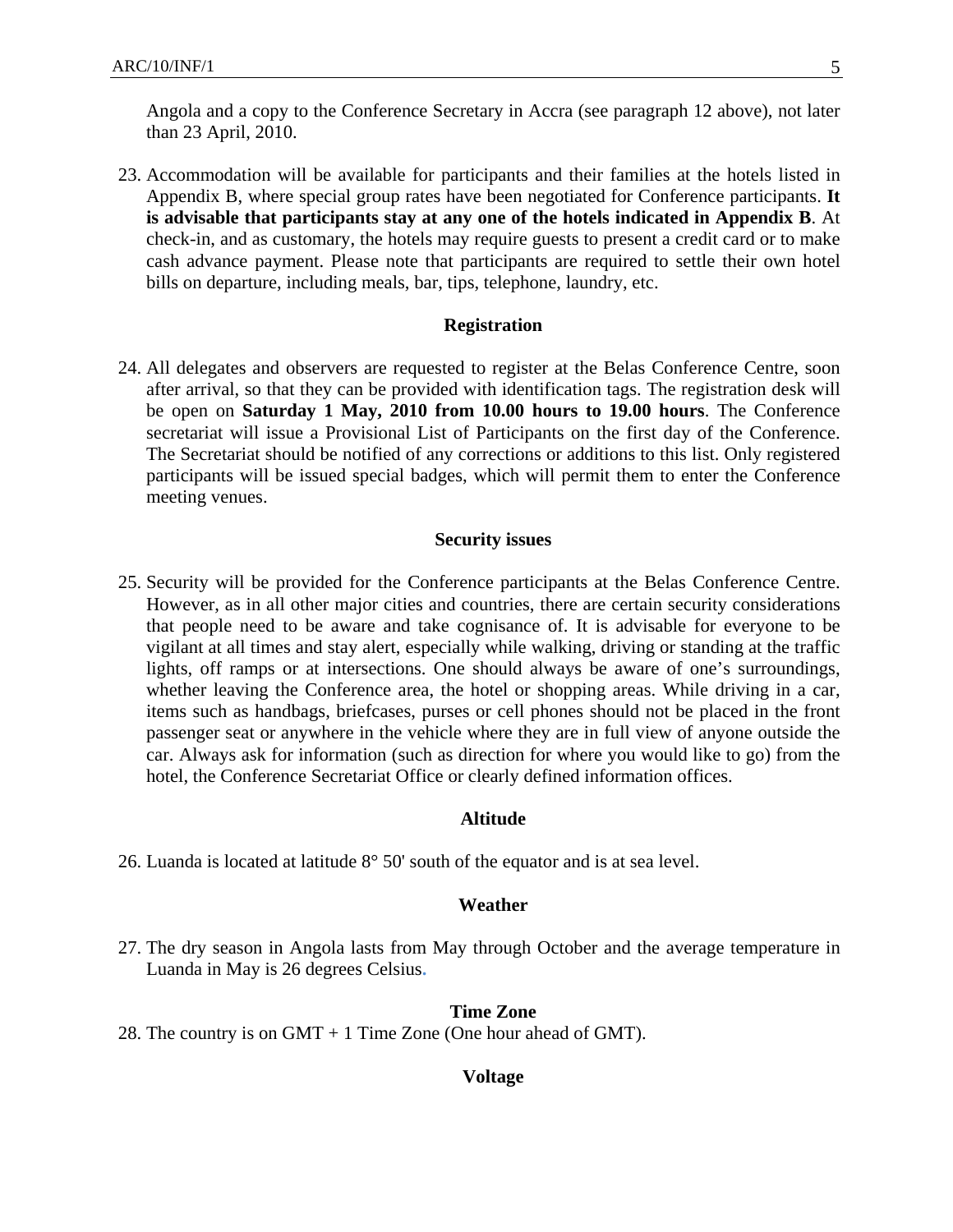29. The voltage in Luanda is 220/240 volts, 50 cycles AC. Primary electrical sockets (outlets) are one of the two European standard electrical socket types: The "Type C" Europlug and the "Type E" and "Type F" Schuko. These sockets are 2 pin electrical sockets.

#### **Customs**

30. Visitors are allowed limited amounts of duty free items. Visitors carrying goods in quantities exceeding duty free allowances or prohibited or restricted goods must contact customs officer on duty immediately. All such goods must be declared. Prohibited and restricted goods among others include firearms and ammunition; pornographic materials; plants originating in infected areas; gaming machines; pure alcohol (denatured); animals or any parts of animals or animal products without the corresponding certificates; dangerous medicines or foodstuffs; fiscal or postal stamps or valuables.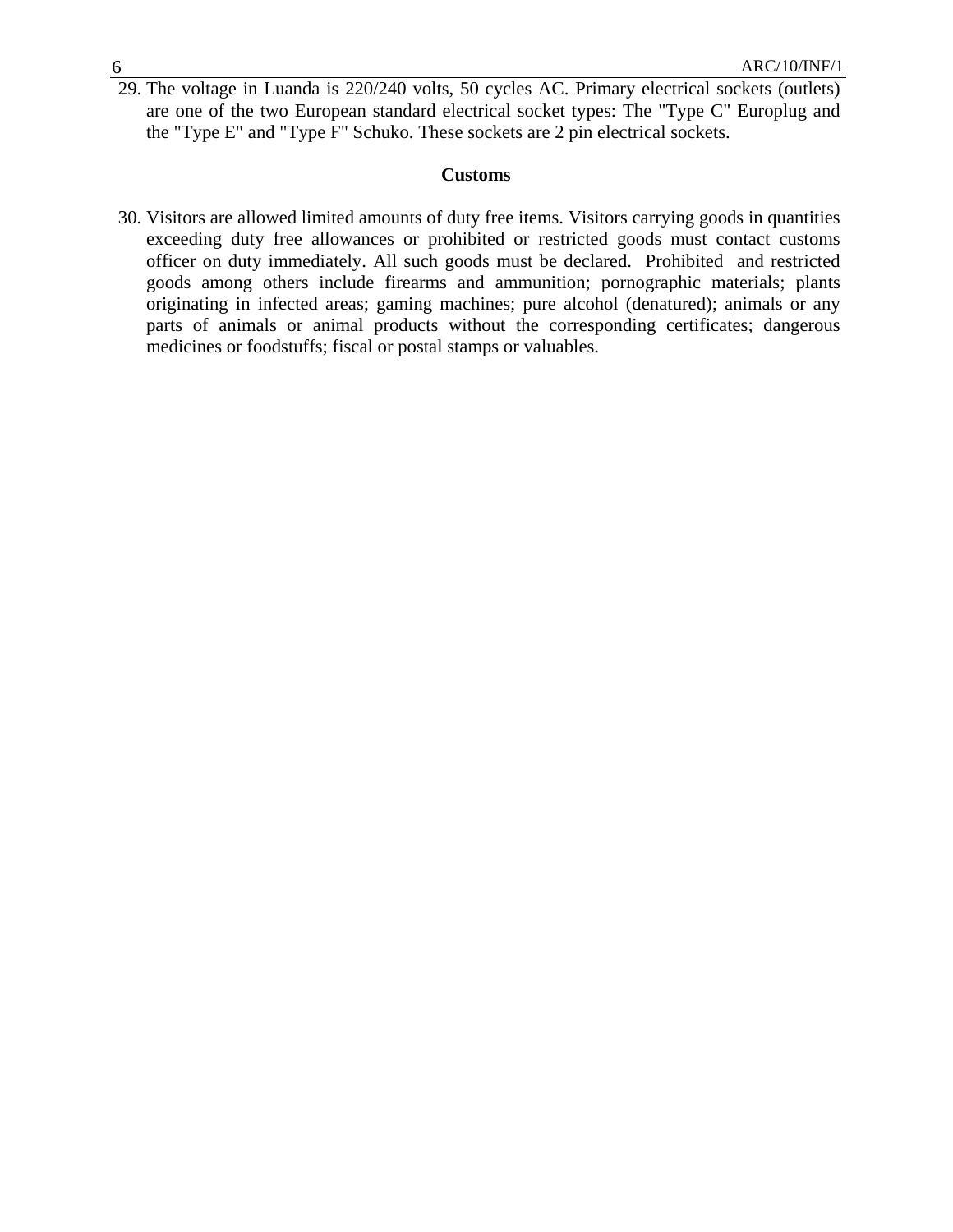# **Appendix A**

# **HOTEL RESERVATION AND NOTIFICATION OF ARRIVAL FORM**

|    | 1. Family Name: ______________________________Given Names: ______________________                                                                                                                                                                                                                                                  |                                                                                                                                                                                                                                                            |  |  |  |  |  |
|----|------------------------------------------------------------------------------------------------------------------------------------------------------------------------------------------------------------------------------------------------------------------------------------------------------------------------------------|------------------------------------------------------------------------------------------------------------------------------------------------------------------------------------------------------------------------------------------------------------|--|--|--|--|--|
|    |                                                                                                                                                                                                                                                                                                                                    |                                                                                                                                                                                                                                                            |  |  |  |  |  |
| 3. |                                                                                                                                                                                                                                                                                                                                    |                                                                                                                                                                                                                                                            |  |  |  |  |  |
|    |                                                                                                                                                                                                                                                                                                                                    |                                                                                                                                                                                                                                                            |  |  |  |  |  |
|    |                                                                                                                                                                                                                                                                                                                                    |                                                                                                                                                                                                                                                            |  |  |  |  |  |
|    |                                                                                                                                                                                                                                                                                                                                    |                                                                                                                                                                                                                                                            |  |  |  |  |  |
|    |                                                                                                                                                                                                                                                                                                                                    |                                                                                                                                                                                                                                                            |  |  |  |  |  |
|    |                                                                                                                                                                                                                                                                                                                                    |                                                                                                                                                                                                                                                            |  |  |  |  |  |
|    | 6. Attending as: [ ] Delegate [ ] Observer [ ] Secretariat                                                                                                                                                                                                                                                                         |                                                                                                                                                                                                                                                            |  |  |  |  |  |
|    | 7. Accompanied by spouse? [ ] Yes [ ] No. If Yes, name of Spouse: _______________                                                                                                                                                                                                                                                  |                                                                                                                                                                                                                                                            |  |  |  |  |  |
| 8. |                                                                                                                                                                                                                                                                                                                                    |                                                                                                                                                                                                                                                            |  |  |  |  |  |
|    |                                                                                                                                                                                                                                                                                                                                    |                                                                                                                                                                                                                                                            |  |  |  |  |  |
|    |                                                                                                                                                                                                                                                                                                                                    |                                                                                                                                                                                                                                                            |  |  |  |  |  |
|    | 10. Hotel accommodation desired: [ ] Single [ ] Double [ ] Twin [ ] Junior Suite<br>[ ] Senior Suite                                                                                                                                                                                                                               |                                                                                                                                                                                                                                                            |  |  |  |  |  |
|    |                                                                                                                                                                                                                                                                                                                                    |                                                                                                                                                                                                                                                            |  |  |  |  |  |
|    |                                                                                                                                                                                                                                                                                                                                    |                                                                                                                                                                                                                                                            |  |  |  |  |  |
|    | <b>NOTE:</b> Each participant is required to complete the above form in duplicate and send one copy to<br>each of the addresses below as soon as possible, preferably one month before the Conference, even if<br>complete flight information is unavailable. You may fax or e-mail flight information details at a later<br>date. |                                                                                                                                                                                                                                                            |  |  |  |  |  |
|    | The Government Liaison Officer<br>Olinda Sobrinho<br>Ministry of Agriculture<br>Comandante Gika Street, P.O. Box 507<br>Luanda, Angola<br>Tel: (244) 2 222 324221<br>Fax: (244) 2 222 320553<br>E-mail: olygracy@yahoo.com                                                                                                         | The Conference Secretary<br>Mr. Alhaji Jallow<br>FAO Regional Office for Africa,<br>P.O. Box 1628, Accra, Ghana<br>Fax: (233-21) 7010943 / 7010944<br>Tel: (233-21) 7010930 / 675000 Ext. 3193<br>Mobile: (233) 244331746<br>E-mail: Alhaji.Jallow@fao.org |  |  |  |  |  |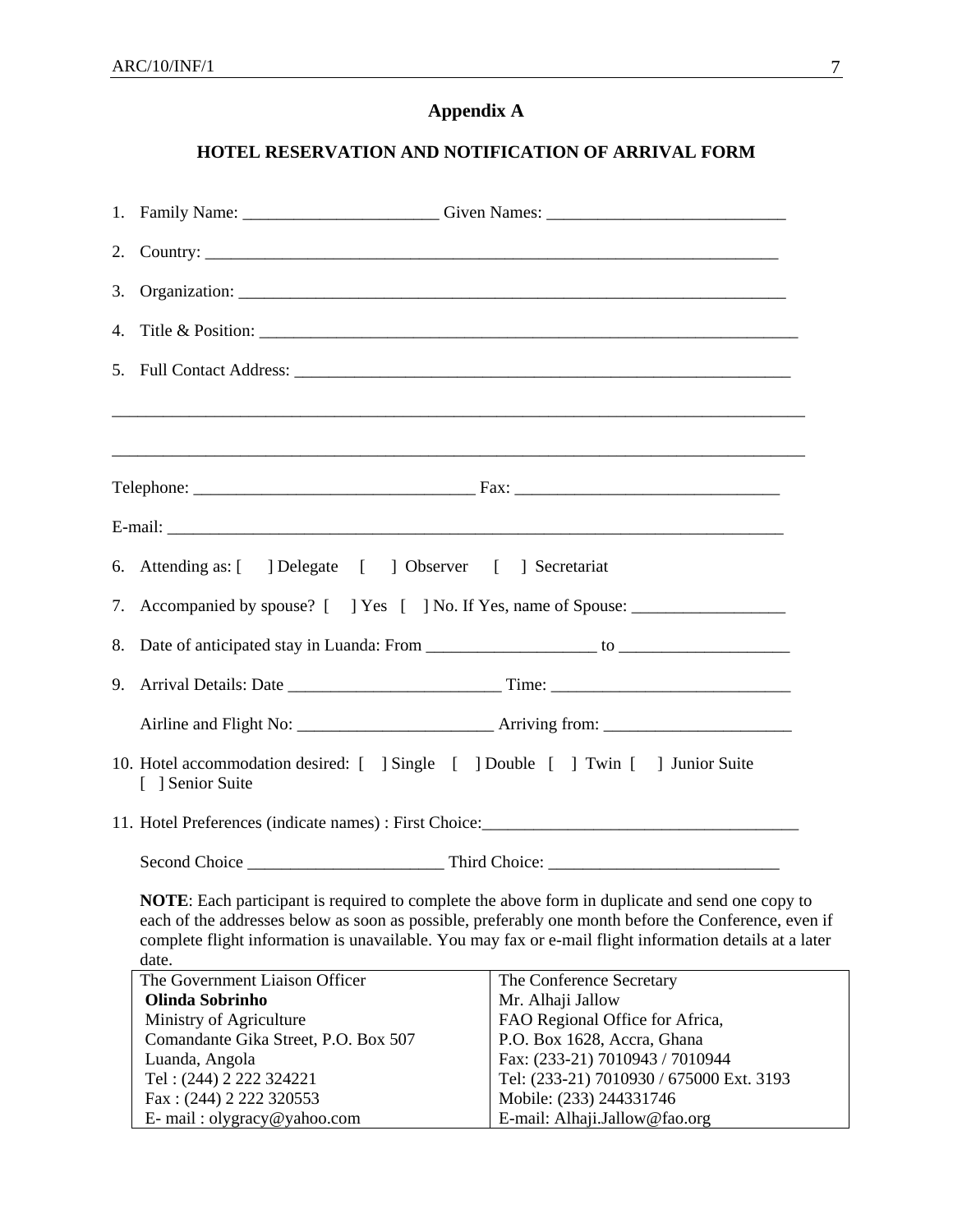**Appendix B – Hotels** 

| S/N | <b>Name of Hotel</b> | <b>Classification</b> | <b>Distance</b><br>from            | <b>Rooms</b><br><b>Available</b> | <b>Location</b> | <b>Normal Room</b><br><b>Rates</b> | <b>Negotiated Room</b><br><b>Rates</b> | <b>Contacts</b>                | <b>Notes</b> |
|-----|----------------------|-----------------------|------------------------------------|----------------------------------|-----------------|------------------------------------|----------------------------------------|--------------------------------|--------------|
|     |                      |                       | <b>Conference</b><br><b>Centre</b> |                                  |                 | (US\$)                             | (US\$)                                 |                                |              |
| 01  | Complexo Futugo II   | Tourism               | 500m                               | $\overline{63}$                  | Futugo II       | Double: \$150                      | Double: \$100                          | E-mail: Turibela2@Sapo.oa      |              |
|     |                      | Complex               |                                    |                                  |                 | Single: $$180$                     | Single: $$100$                         |                                |              |
| 02  | Pensão Fanep         | 3 Star Pensão         | 2km                                | 29                               | Morro           | Double: \$150                      | Double: \$100                          | Tel: +244 923302545            |              |
|     |                      |                       |                                    |                                  | Bento           | Single: \$150                      | Single: $$100$                         | Tel: +244 923601509            |              |
| 03  | Albergaria Ludek     | Albergaria            | 2km                                | 16                               | Morro           | Suite: \$300                       | Suite: \$150                           | HP-dede@hotmail.com            |              |
|     | (Hostel)             | (Hostel)              |                                    |                                  | Bento           | Double: \$250                      | Double: \$150                          | Tel: +244 927300900            |              |
|     |                      |                       |                                    |                                  |                 | Single: \$200                      | Single: \$150                          |                                |              |
| 04  | Residential Lucala   | Hotel                 | 4km                                | 36                               | Benfica         | Suite: \$350                       | Suite: \$200                           | E-mail:                        |              |
|     |                      | Residential           |                                    |                                  |                 | Double: \$250                      | Double: \$135                          | residentiallucala@gmail.com    |              |
|     |                      | 1 Star                |                                    |                                  |                 | Single: \$200                      | Single: $$100$                         | Tel: +244 933787982            |              |
|     |                      |                       |                                    |                                  |                 |                                    |                                        | Tel: +244 914775917            |              |
| 05  | Hotel D & D          | 1 Star                | 3km                                | 24                               | Benfica         | Double: \$250                      | Double: \$200                          | Tel: +244 914775999<br>E-mail: |              |
|     |                      |                       |                                    |                                  |                 | <b>Single: \$220</b>               | Single: \$150                          | d&dhotel@hotmail.com           |              |
|     |                      |                       |                                    |                                  |                 |                                    |                                        | Tel/Fax: +244 222311554        |              |
|     |                      |                       |                                    |                                  |                 |                                    |                                        | Tel: +244 923308452            |              |
|     |                      |                       |                                    |                                  |                 |                                    |                                        | Tel: +233 912517593            |              |
| 06  | Hotel Fleuma         | 1 Star                | 3km                                | 19                               | Morro           | Double: \$200                      | Double: \$180                          | hotelfleuma@hotmail.com        |              |
|     |                      |                       |                                    |                                  | Bento           | Twin: \$220                        | Twin: \$200                            | Tel/Fax: +244 222335536        |              |
|     |                      |                       |                                    |                                  |                 | Single: $$150$                     | Single: \$120                          |                                |              |
| 07  | Hotel Pôr do Sol     | 1 Star                | 3km                                | 100                              | Benfica         | Junior Suite:                      | Junior Suite: \$250                    | E-mail: inf@HPordosol.com      |              |
|     |                      |                       |                                    |                                  |                 | \$300                              | Double V.Mar:                          | Tel/Fax: +244 22006075         |              |
|     |                      |                       |                                    |                                  |                 | Double V.Mar:                      | \$220                                  |                                |              |
|     |                      |                       |                                    |                                  |                 | \$275                              | Double: \$200                          |                                |              |
|     |                      |                       |                                    |                                  |                 | Double: \$250                      | Single Lux: \$180                      |                                |              |
|     |                      |                       |                                    |                                  |                 | Single Lux:                        | Single C.Room:                         |                                |              |
|     |                      |                       |                                    |                                  |                 | \$225                              | \$150                                  |                                |              |
|     |                      |                       |                                    |                                  |                 | Single<br>C.Room: \$200            | Single: \$130                          |                                |              |
|     |                      |                       |                                    |                                  |                 | Single: \$160                      |                                        |                                |              |
|     |                      |                       |                                    |                                  |                 |                                    |                                        |                                |              |
| 08  | Hotel Rosa Vall's    | 3 Star                | 2km                                | 41                               | Morro           | Double: \$300                      | Double: \$220                          | E-mail:                        |              |
|     |                      |                       |                                    |                                  | Bento           | Twin: \$300                        | Twin: \$200                            | rosavalls@gmail.com            |              |
|     |                      |                       |                                    |                                  |                 | Single: \$250                      | Single: \$150                          | Tel: +244 923424167            |              |